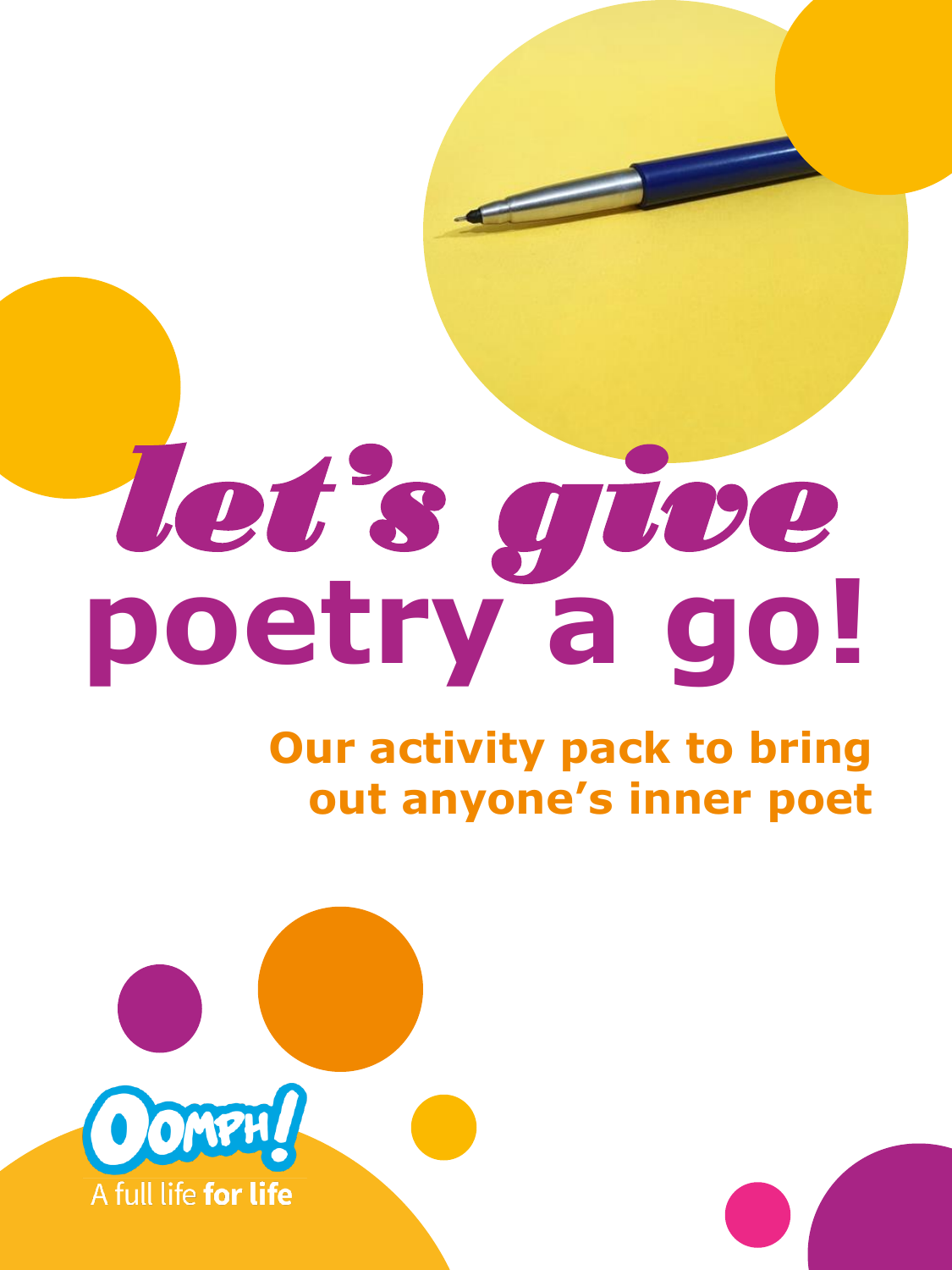

# **Welcome**

### **Hello! Welcome to let's give poetry a go!**

Poetry has been around for thousands of years and in many forms. This activity pack will look at some of the most popular forms, what makes them unique and how to have a go at writing your own together.

Writing a poem is about observing the world around and within you. A poem can be about anything - from love to loss, family and friends, special moments in life or even about the cup of tea you drink every morning!

Writing poetry can seem daunting, especially if you feel that you aren't naturally creative or bursting with poetic ideas. With the right inspiration and approach, you can write a poem that you can be proud of and share it with others.

### **What's in this pack:**

- **The Shakespearean Sonnet**
- **Japanese Haiku**
- **Acrostic Poetry**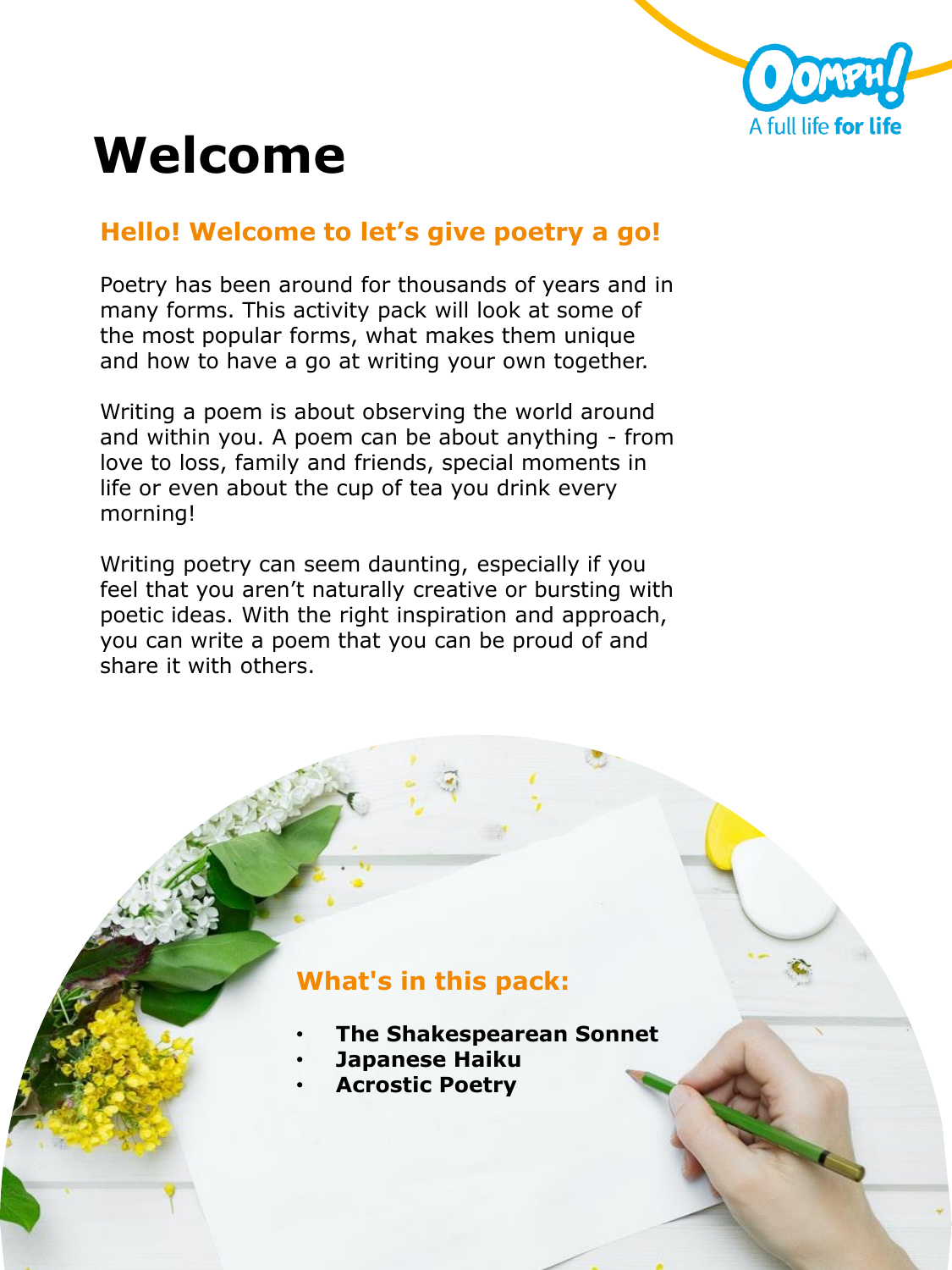

### **Sonnet 18 by William Shakespeare**

Shall I compare thee to a summer's day? Thou art more lovely and more temperate. Rough winds do shake the darling buds of May, And summer's lease hath all too short a date. Sometime too hot the eye of heaven shines, And often is his gold complexion dimmed; And every fair from fair sometime declines, By chance or nature's changing course untrimmed. But thy eternal summer shall not fade, Nor lose possession of that fair thou ow'st, Nor shall death brag thou wand'rest in his shade, When in eternal lines to time thou grow'st. So long as men can breathe or eyes can see, So long lives this, and this gives life to thee.

# **Did you know:**

This is the most popular of all Shakespeare's 154 Sonnets. Published in 1609, like many sonnets of the era, the poem takes the form of a direct address to an unnamed subject. The key device in the poem is metaphor, which Shakespeare references directly in the opening line. Little is known about the composition of Shakespeare's sonnets and how much of the material in them is autobiographical.

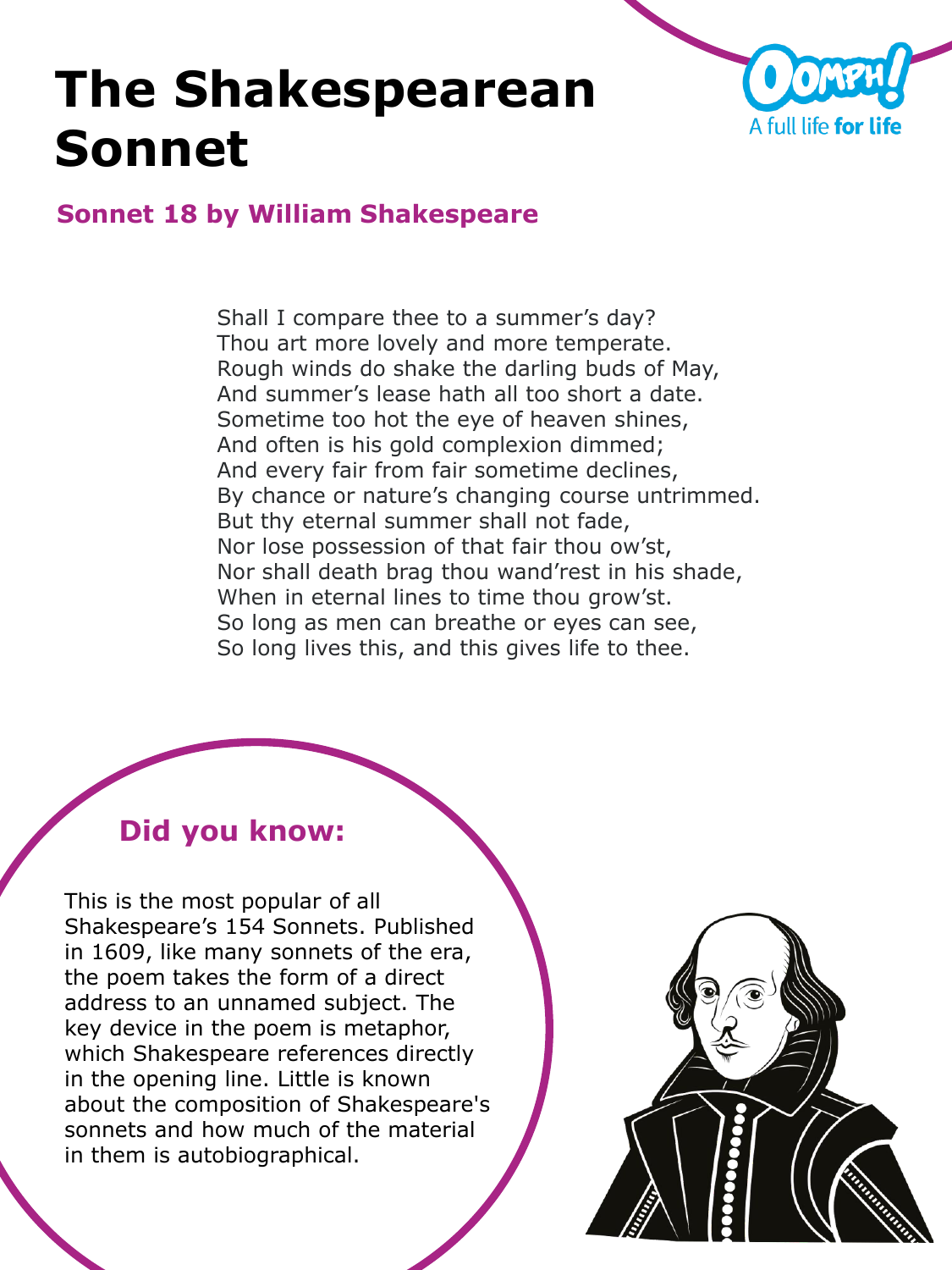

Three simple steps needed to write your Sonnet. **Don't worry, we'll guide you through this 1** over the next few pages...

2

#### **Think of an idea for your sonnet**

It is important that your Sonnet follows one simple idea. It could be a feeling - for example, love or fear. It could be about a thought you have had or about a person. It could focus on a favourite subject - for example, sport, music, movies or nature.

3

#### **Your sonnet must have a metrical pattern**

The Sonnet should be written in **iambic pentameter**.

Shakespeare uses iambic pentameter because it closely resembles the rhythm of everyday speech and he wants to imitate everyday speech in his plays.

**The next pages go into more detail about each of these steps!**

#### **Your sonnet must rhyme**

Your Sonnet must have three sections which include four lines and one section with two lines.

A set of four lines is called a **quatrain**.

The first quatrain will rhyme like this: **ABAB**. For example - rain, space, pain and trace.

In the second quatrain you will use different words and it will rhyme like this: **CDCD**. For example - run, sky, sun and fly.

In the third quatrain you will use different words again and it will rhyme like this: **EFEF**. For example - boy, man, joy and van.

The final two lines are called a **couplet**.

The rhyme pattern for that is **GG**. The couplet should rhyme, **but not** be associated with the rhyming words you have used so far! An example of this could be owl and fowl.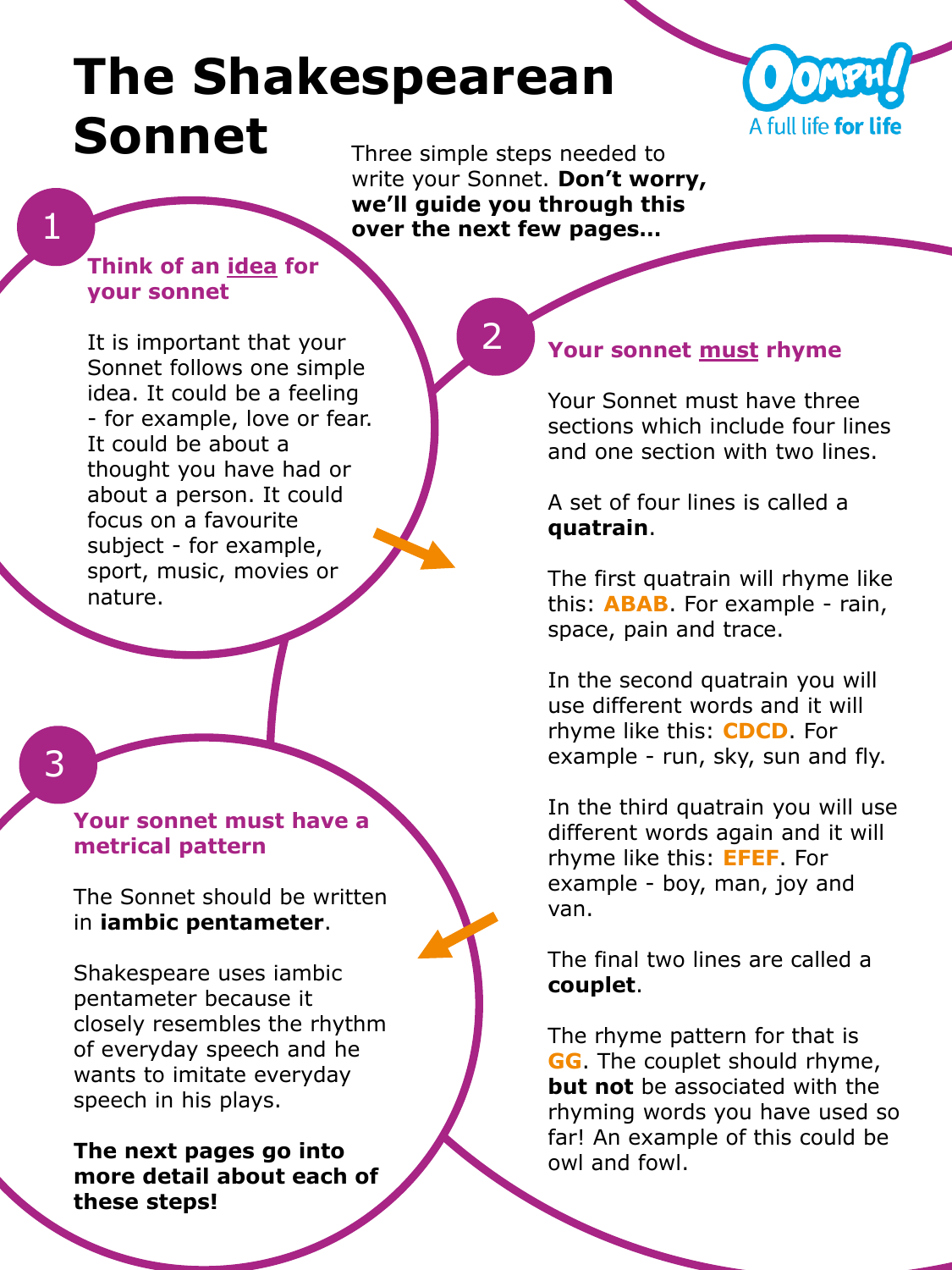# **The Idea Generator**



The very first thing you must do before you try to write your Sonnet is find an idea worth writing about. Use the area below to generate your own ideas. We have given some suggestions to help you!

## **My Ideas:**

|    | <u> 1989 - Johann Stein, mars an deutscher Stein und der Stein und der Stein und der Stein und der Stein und der</u> |  |  |
|----|----------------------------------------------------------------------------------------------------------------------|--|--|
| 2. |                                                                                                                      |  |  |
| 3. |                                                                                                                      |  |  |
| 4. |                                                                                                                      |  |  |
| 5. |                                                                                                                      |  |  |
| 6. |                                                                                                                      |  |  |
|    | 7. $\qquad \qquad$                                                                                                   |  |  |
| 8. |                                                                                                                      |  |  |
| 9. |                                                                                                                      |  |  |
|    | 10.                                                                                                                  |  |  |

#### **How about…**

- Your favourite animal or pet
- A message to a loved one
- A time that someone surprised you
- A funny story
- The most romantic thing that anyone's ever done for you
- Your favourite time of year
- A memorable dream
- What scares you
- A play on words
- A childhood memory
- Your favourite hobby or task
- Your favourite colour
- A time that seemed too good to be true
- Your favourite time of year
- A random thought

### **Remember:**

The more original your initial idea is, the easier the Sonnet will be to write!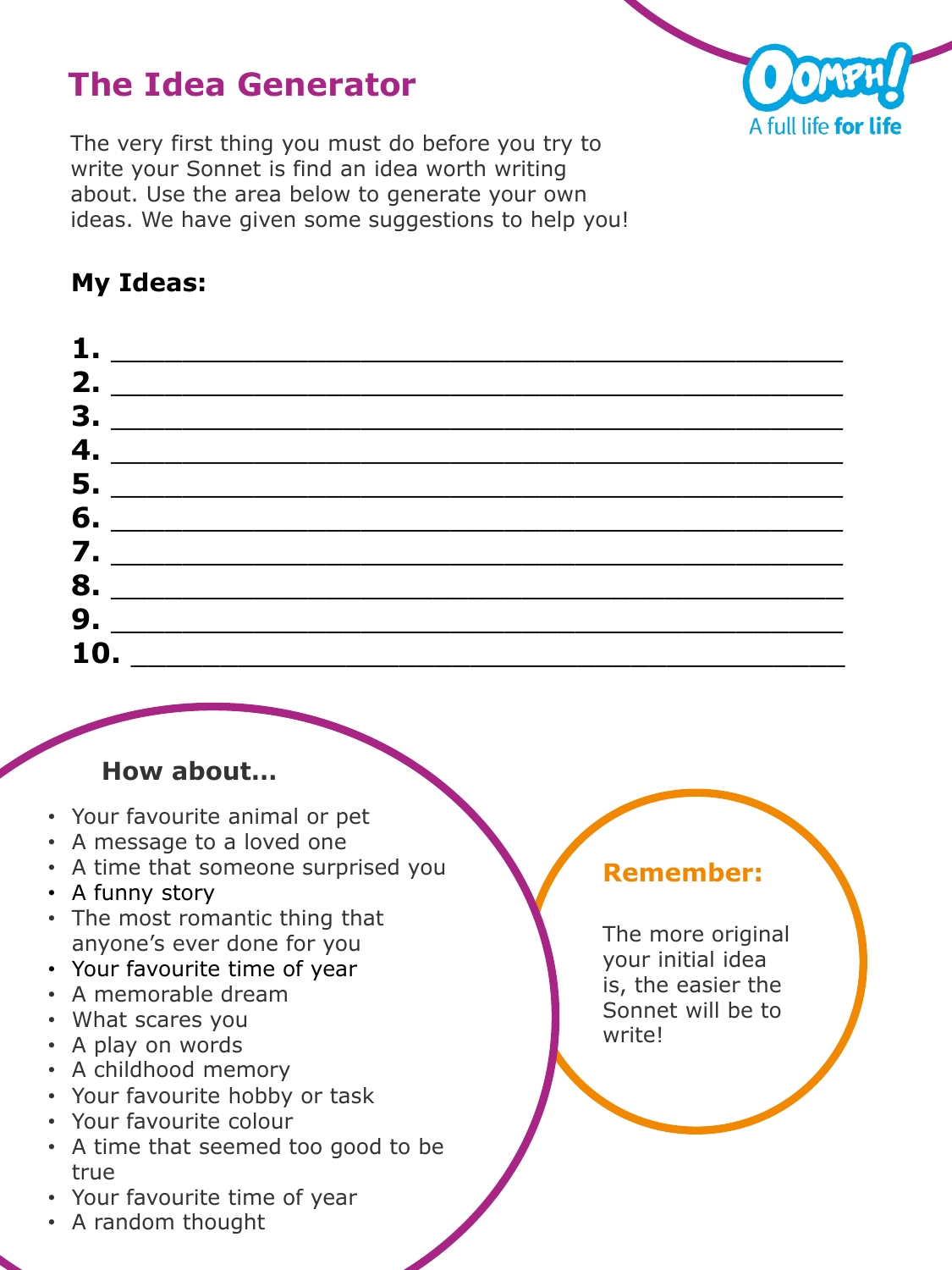

### **It's a rhythm!**

A Shakespearean Sonnet follows a single idea. This idea develops and follows a journey which then leads to a conclusion. This all follows a very specific rhyming pattern.

The sonnet structure consists of four parts which always make up fourteen lines. The first three of the four sonnet parts have the same rhyming pattern, whilst the fourth and last part has a different rhyming pattern:

- The first quatrain has four lines that end with alternate rhyming words, in this pattern: **ABAB**
- The second quatrain has the same rhyme scheme but with different rhyming words so it follows this pattern: **CDCD**
- The third quatrain also has the same rhyme scheme, but again with different rhyming words: **EFEF**
- The final two lines is a rhyming couplet: **GG**

Every Shakespearean Sonnet follows this pattern and rhyming structure.

# **Shakespeare's Sonnet Rhyme Scheme**

My mistress' eyes are nothing like the sun; **A** Coral is far more red than her lips' red; **B** If snow be white, why then her breasts are dun; **A** If hairs be wires, black wires grow on her head. **B** I have seen roses damask'd; **C** But no such roses see I in her cheeks; **D** And in some perfumes is there more delight; **C** Than in the breath that from my mistress reeks. **D** I love to hear her speak, yet well I know **E** That music hath a far more pleasing sound; **F** I grant I never saw a goddess go; **E** My mistress, when she walks, treads on the ground **F** And yet, by heav'n, I think my love as rare **G** As any she belied with false compare. **G**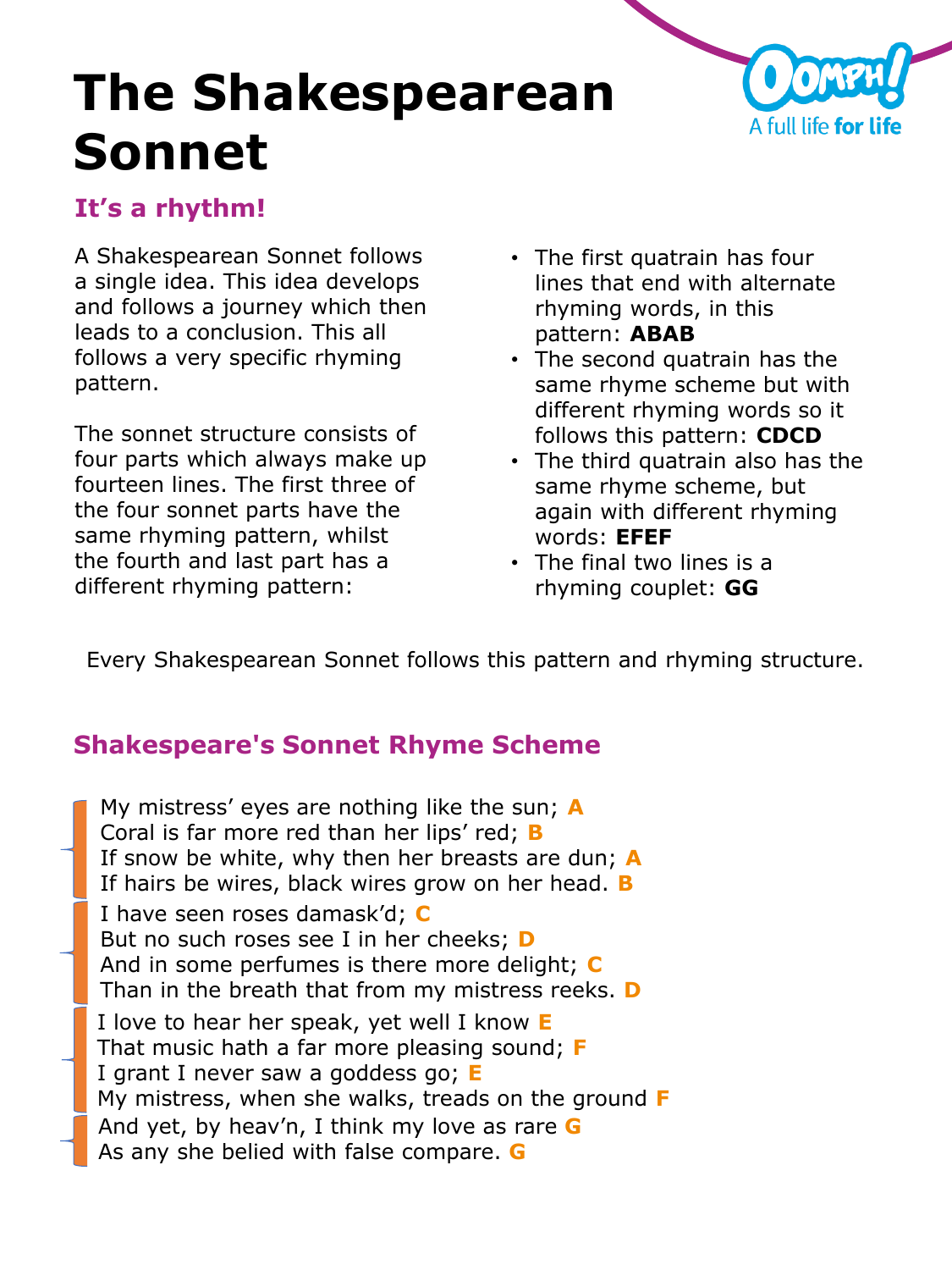

### **Understanding Iambic Pentameter**

| da DUM | da DUM | da DUM | da DUM | da DUM |
|--------|--------|--------|--------|--------|
|        |        |        |        |        |

Two syllables together is known as a foot. Pentameter means five, so every line of your sonnet must have five feet. Shakespeare uses iambic pentameter, not only in the sonnets, but also throughout his plays. So in a line of poetry, the words **"the cow"** would be considered one foot. This is because when you say the words, **the** is unstressed and **cow** is stressed, it can be represented as **da DUM.** An unstressed/stressed foot is known as an iamb. That's where the term **iambic** comes from!

| <b>if YOU</b> | would PUT | the <b>KEY</b> | <b>inSIDE</b> | the LOCK |
|---------------|-----------|----------------|---------------|----------|
| da DUM        | da DUM    | da DUM         | da DUM        | da DUM   |

**So if we look at Sonnet 18 again, you will now be able to see the Iambic Pentameter within the quatrains:**

#### **First quatrain**

*/Shall I /compare /thee to /a Sum/mer's day?/A /Thou art/more love/ly and/ more temp/erate:/* **B** /*Rough winds/ do shake/ the dar/ling buds /of May,/* **A** /*And Sum/mer's lease/ hath all/ too short/ a date:/* **B Second quatrain**

/*Sometime/ too hot/ the eye/ of heav/en shines,/* **C** /*And oft'/ is his/ gold comp/lexion/ dimm'd;/* **D** /*And eve/ry fair /from fair /sometime /declines,/* **C** /*By chance /or nat/ure's chang/ing course/ untrimm'd:/* **D Third quatrain**

/*But thy/ etern/al Sum/mer shall/ not fade/* **E** /*Nor lose/ possess/ion of/ that fair/ thou owest;/* **F** /*Nor shall /Death brag/ thou wand/rest in/ his shade,/* **E** /*When in /etern/al lines/ to time/ thou grow'st:/* **F Couplet**

/*So long/ as men/ can breathe,/ or eyes/ can see,/* **G** /*So long/ lives this,/ and this /gives life/ to thee*./ **G**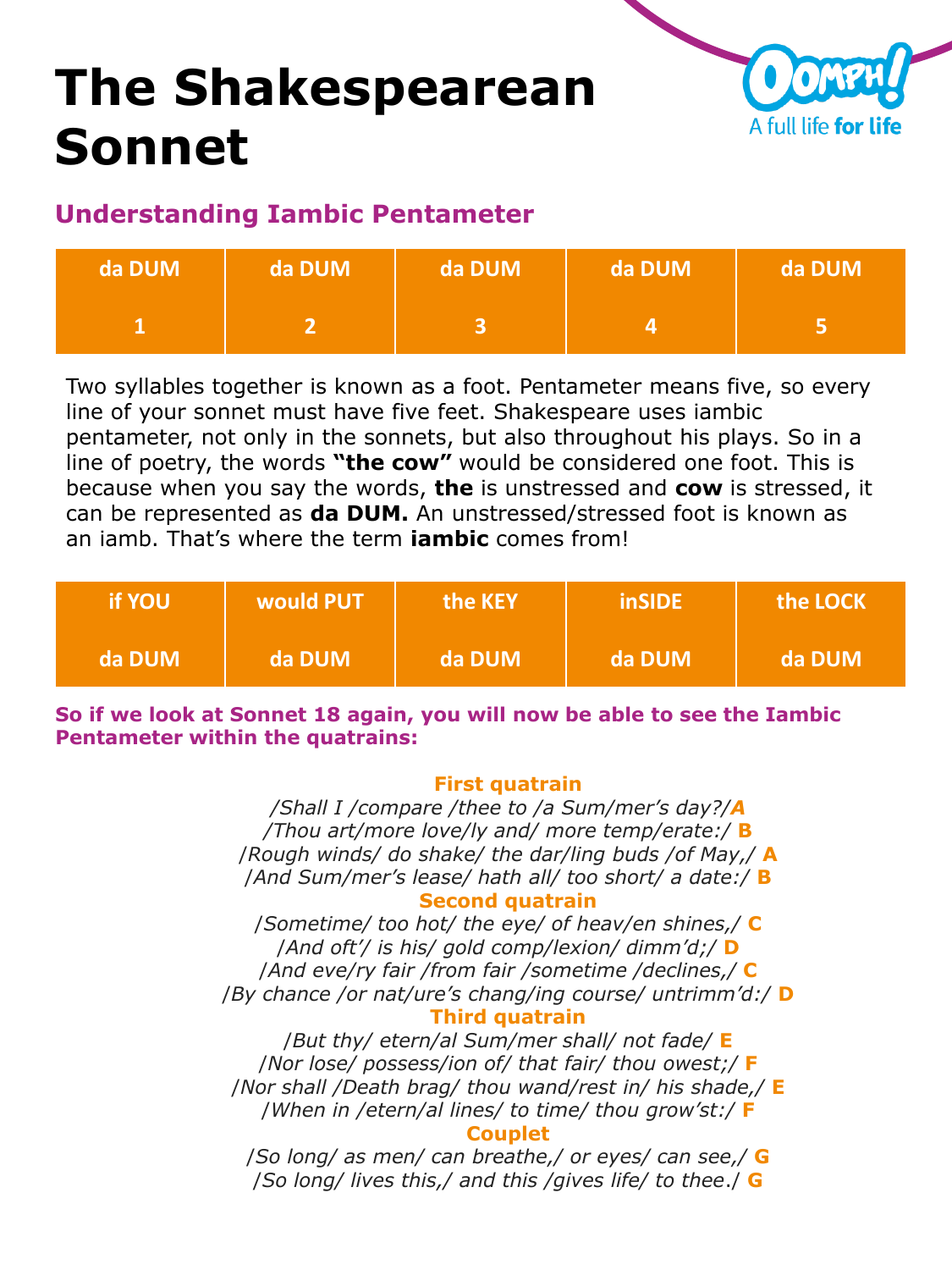# **Create your Sonnet**



Title: \_\_\_\_\_\_\_\_\_\_\_\_\_\_\_\_\_\_\_\_\_

Author: Authority of the state of the state of the state of the state of the state of the state of the state o

### **Quatrain 1**



### **Quatrain 2**



### **Quatrain 3**



### **Couplet**

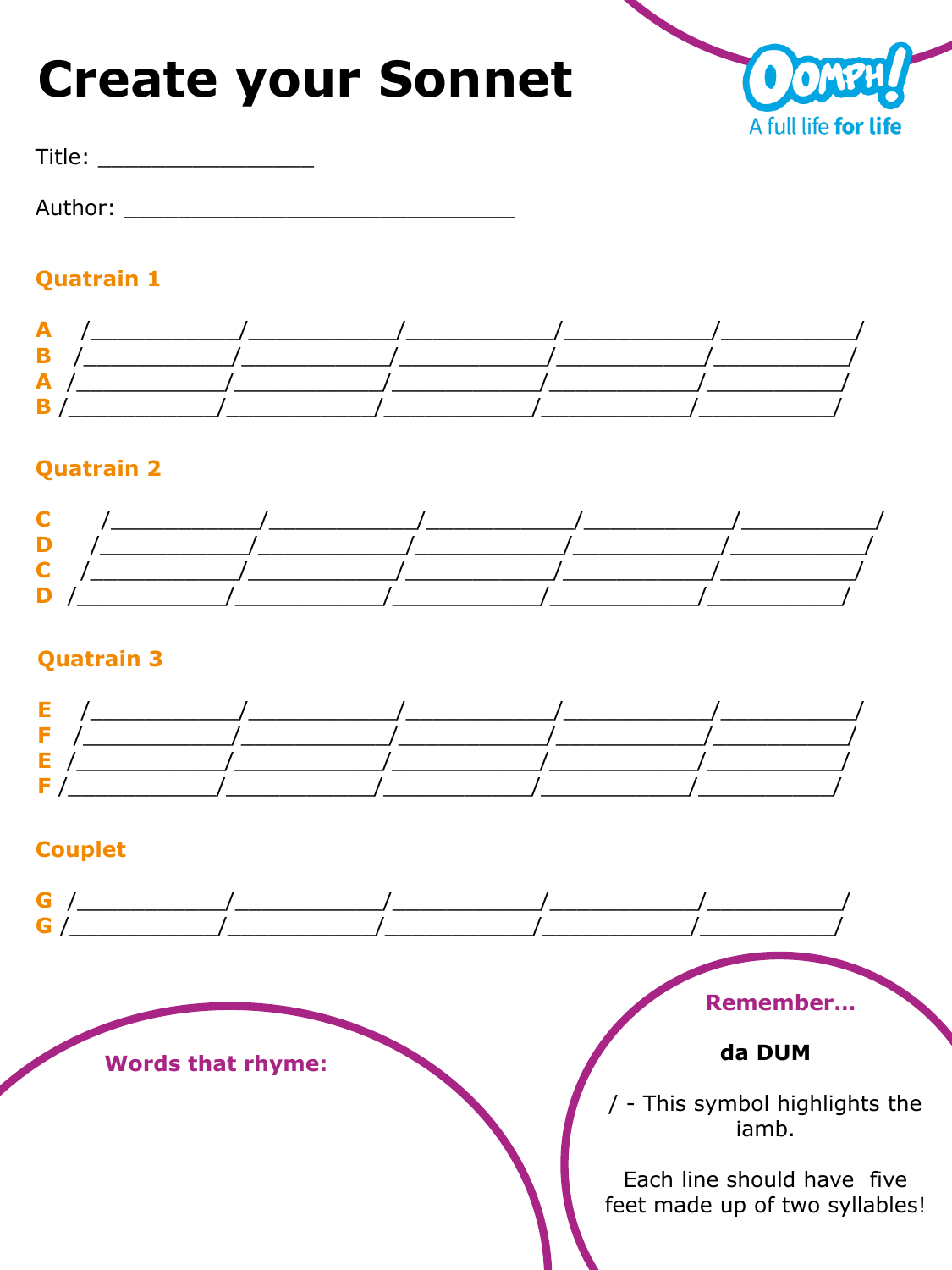

### **The Old Pond by Matsuo Bashō**

An old silent pond A frog jumps into the pond— Splash! Silence again.

#### **Did you know…**

Haikus are known for their ability to paint a vivid picture in just a few words. Their minimal nature force writers to bare down to only the essentials. Making each word, or even syllable, count.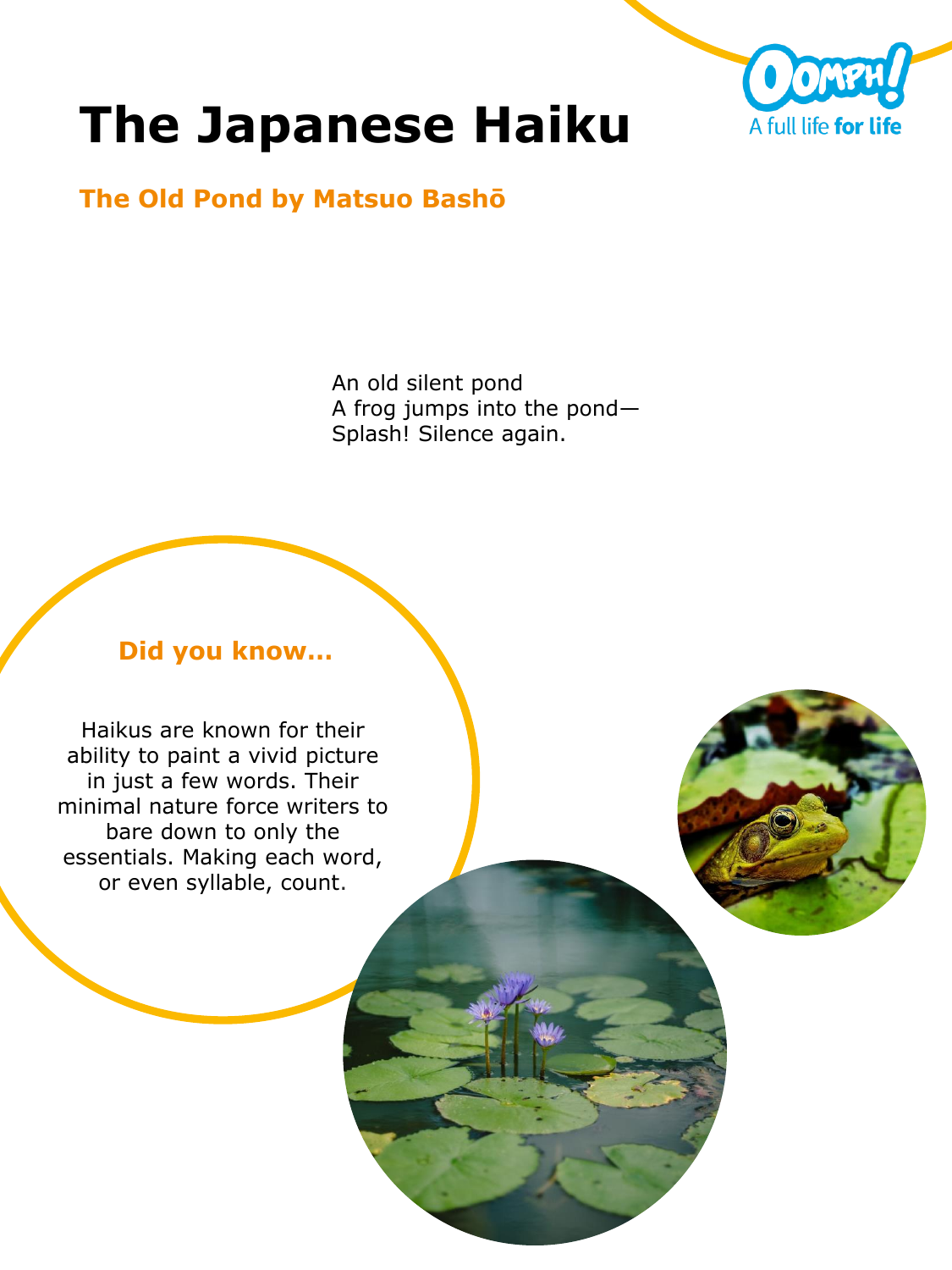

Three simple steps needed to write your Haiku. **Don't worry, we'll guide you through this over the next few pages…**

2

#### **Begin by reading examples of Haiku**

A haiku is a beautiful form of poetry, so take time to appreciate it before you begin writing it!

## 3

1

#### **Follow the pattern of traditional Haiku**

The structure of a traditional haiku is always the same:

- There are only three lines, totalling 17 syllables.
- The 1st line is 5 syllables.
- The 2nd line is 7 syllables.
- The 3rd line is 5 syllables.

#### **Note: It's up to you if you use punctuation, capitalisation or even follow the rules in**

structuring sentences. A haiku does not have to rhyme and can include the repetition of words or sounds.

#### **It's all about the subject you are talking about…**

It's important to create a list of the possible subjects that you might want to write about. Consider the things that inspire you, for example - nature, animals, seasons, the weather or food & drink. After you choose your subject, follow the simple steps below:

- Look at some pictures of your desired subject and admire it. Some of the greatest inspiration comes from simply admiring something.
- Make a list of words that relate to the subject you have chosen and be as descriptive as possible. Look at the details, colours and the way your subject interacts with the world around it. The smallest details can make a great haiku. Don't forget to take note of your feelings and emotions too!
- The last line in a haiku usually makes an observation about your subject. Some poets have fun and add a surprise here.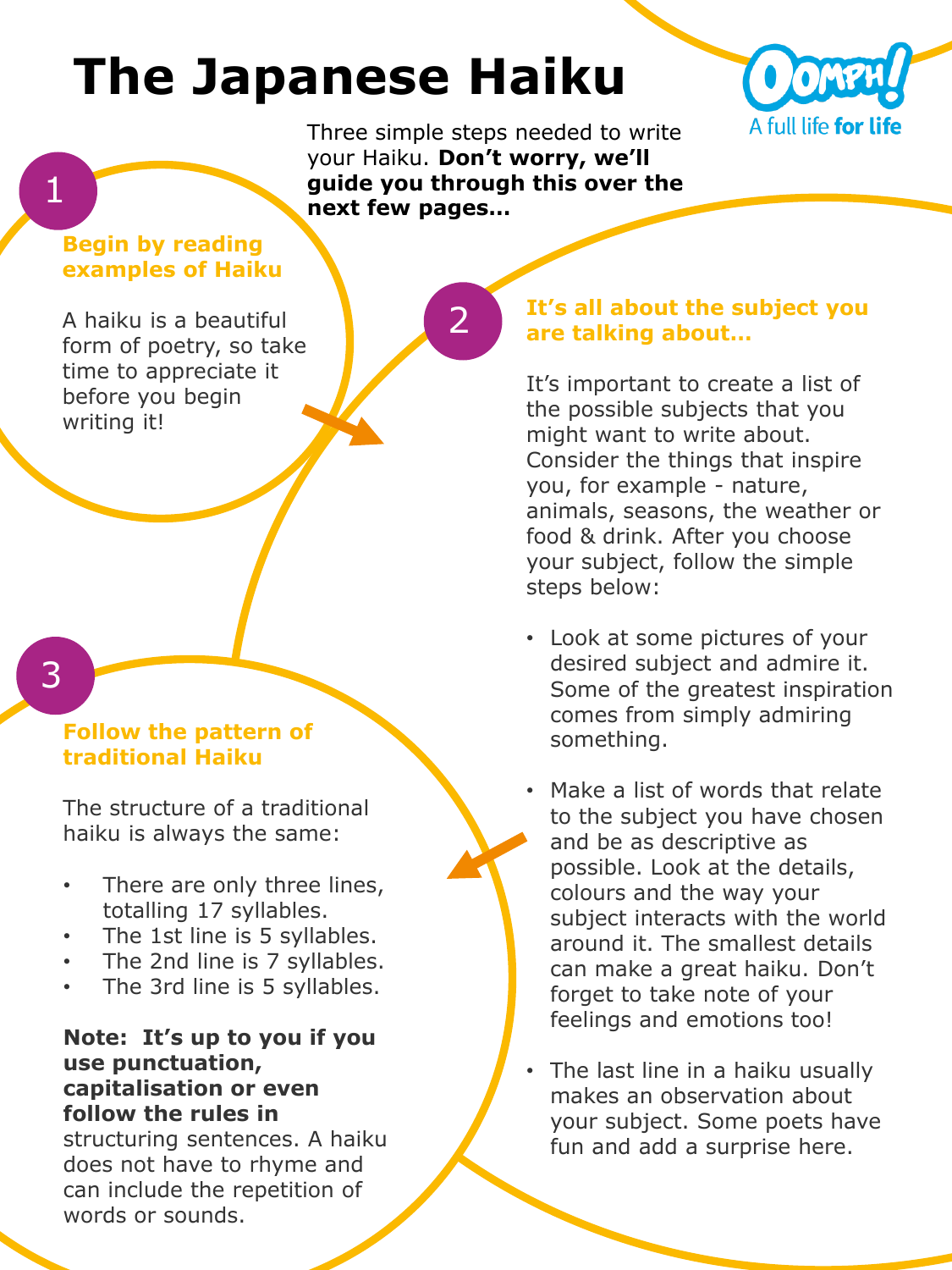

#### **An Array of Haikus to Inspire**

The collection of Haikus below are all written by Richard Wright. Richard Wright was an American author of novels, short stories, poems, and non-fiction.

*A spring sky so clear That you feel you are seeing Into tomorrow.*

*Keep straight down this block, Then turn right where you will find A peach tree blooming.*

*From this skyscraper, All the bustling streets converge Towards the spring sea*

*My cigarette glows Without my lips touching it, — A steady spring breeze.*

*They smelt like roses; But when I put on the light, They were violets.*

*First autumn morning: The mirror I stare into Shows my father's face* *A soft wind at dawn Lifts one dry leaf and lays it Upon another.*

*The sport stadium: Every seat is taken By whirling snowflakes.*

*Burning out its time, And timing its own burning, One lonely candle.*

*Like a spreading fire, Blossoms leap from tree to tree In a blazing spring.*



**RICHARD WRIGHT** 

troduction by Julia Wrig'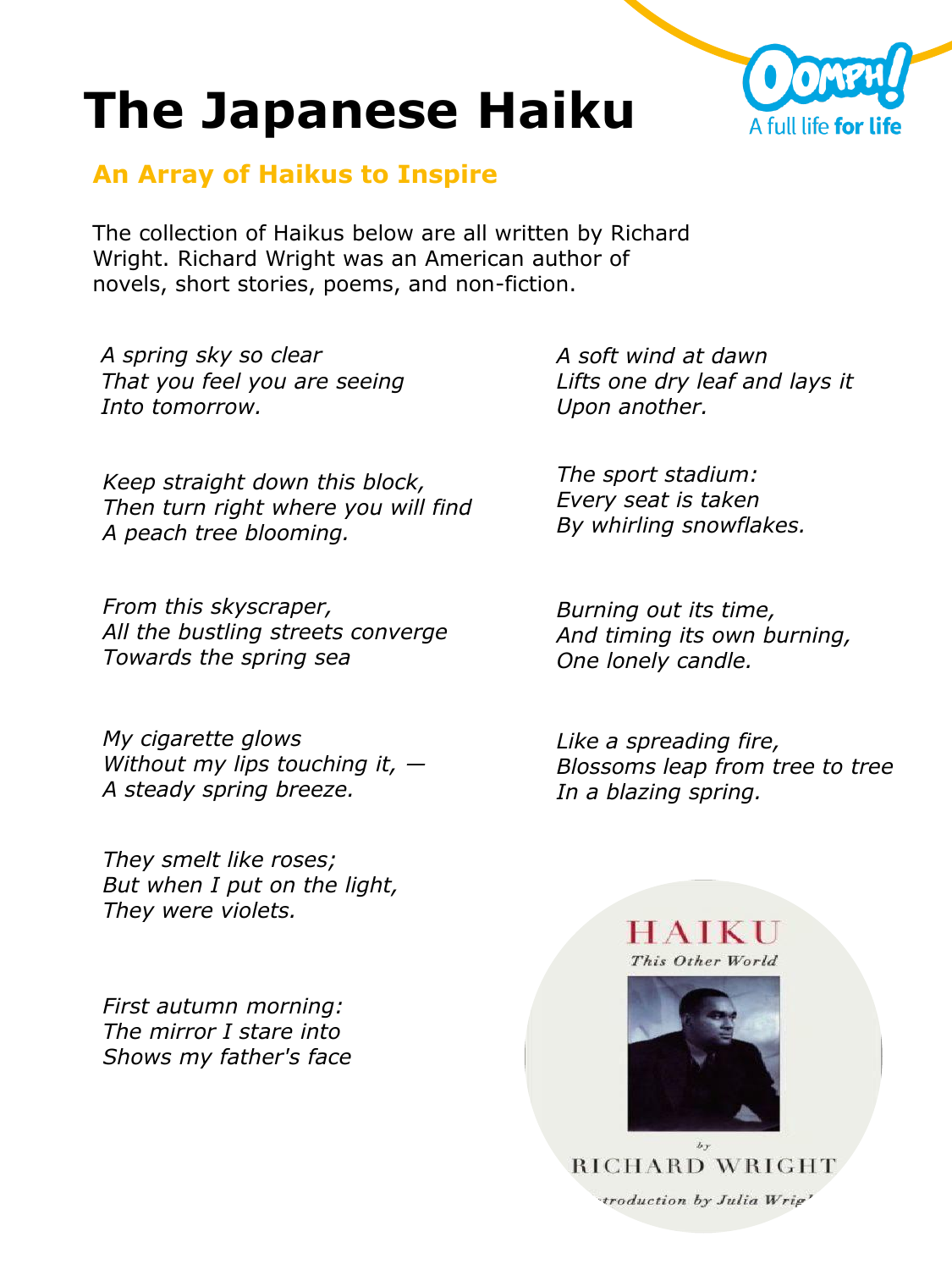

### Let's find a Subject

**What inspires me:** 

**Insert picture of subject** 

#### Details about my chosen subject:

Words that relate to my chosen subject: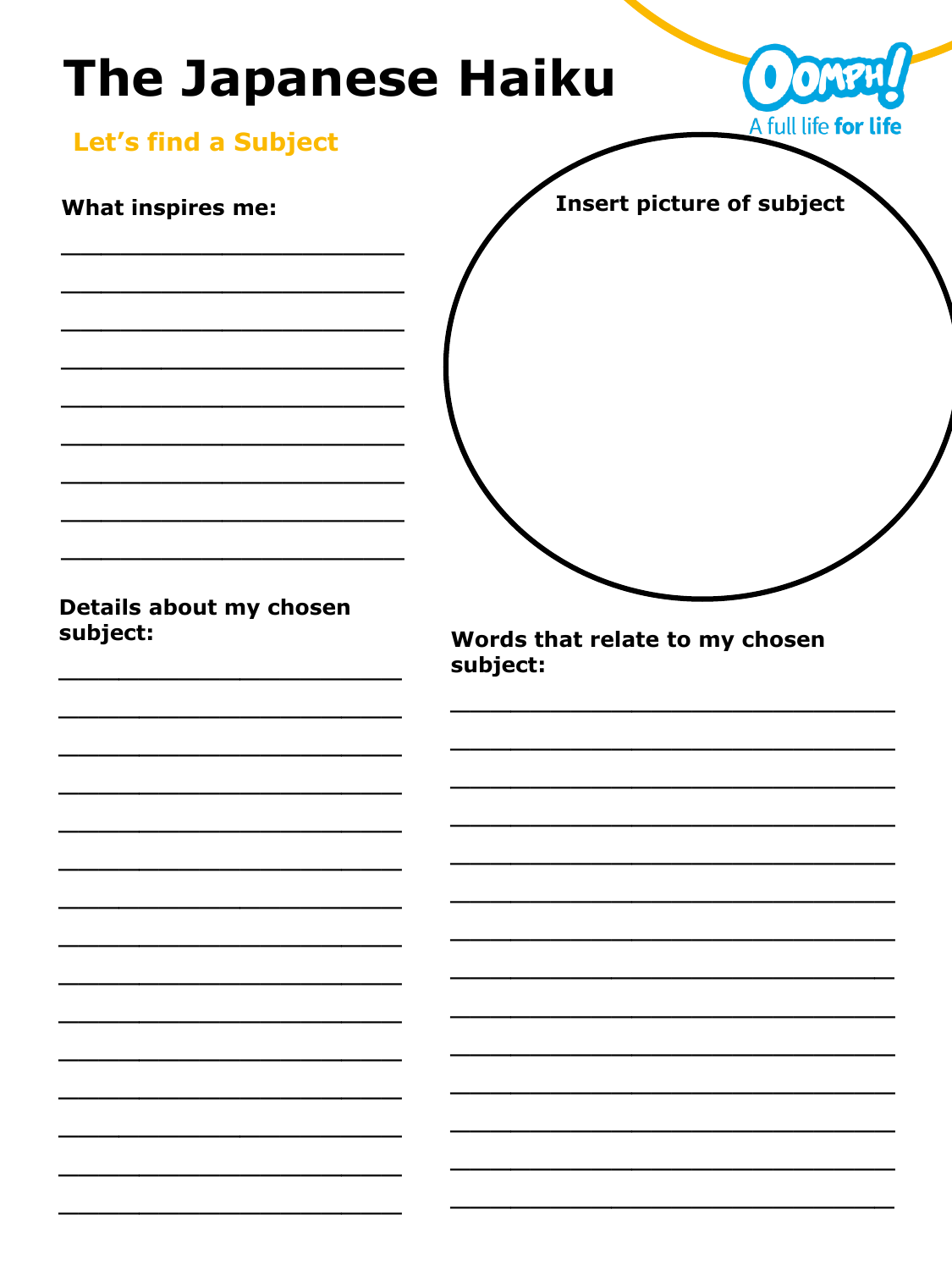

### **The Structure of a Haiku**

Haiku is made of short, unrhymed lines that evoke natural imagery. When translated into English, the common structure that most Haiku poems follow is the **5-7-5 structure**.

The entire poem consists of just three lines, with **17 syllables** in total.

- ➢ The first line is **5 syllables**
- ➢ The second line is **7 syllables**
- ➢ The third line is **5 syllables**

#### **The Haiku below highlights the 5-7-5 structure:**

#### **Ocean Voyage**

An ocean voyage. **5** As waves break over the bow, **7** the sea welcomes me. **5**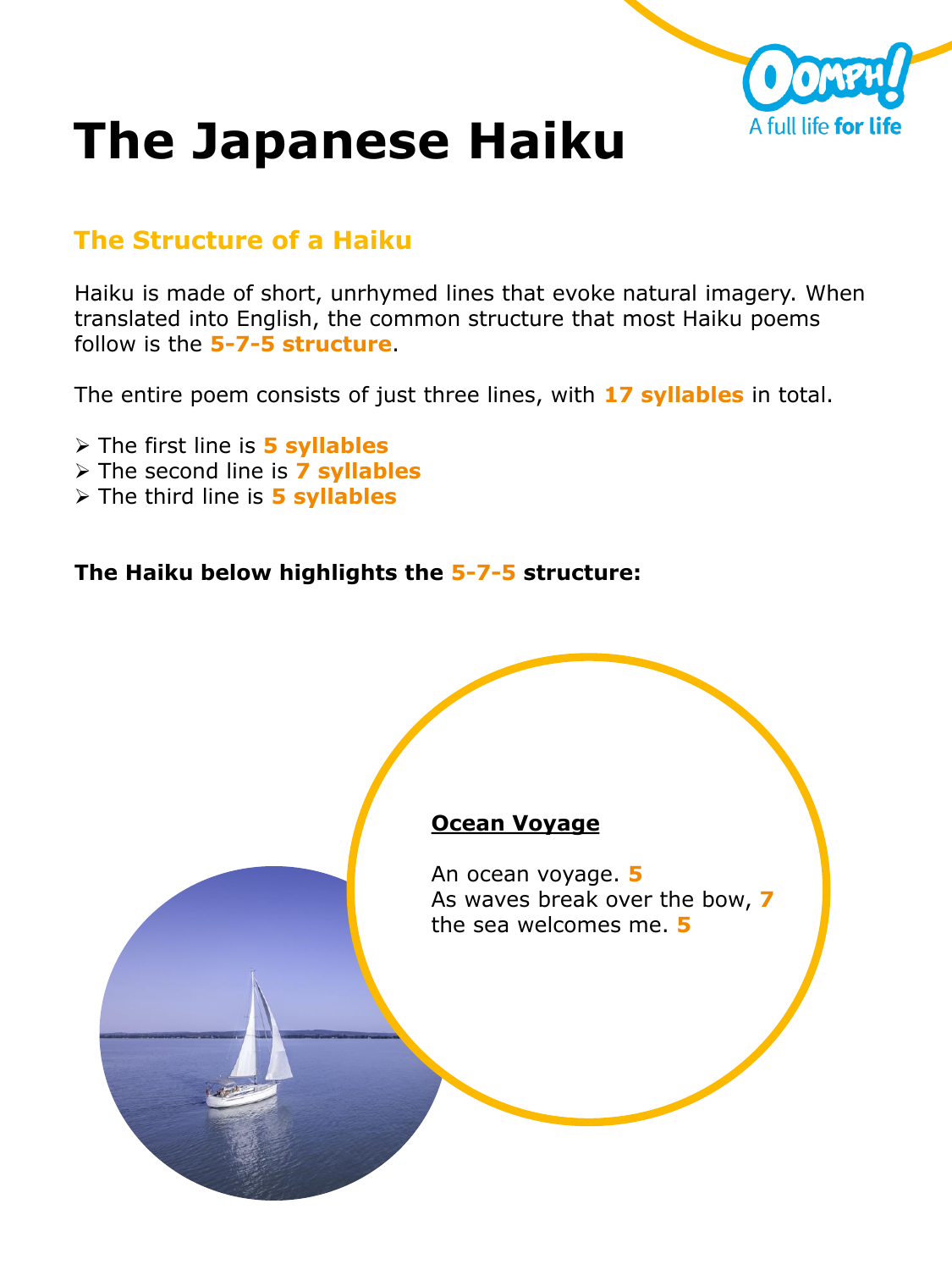# **Create your Haiku**



Title: \_\_\_\_\_\_\_\_\_\_\_\_\_\_\_\_

Author: \_\_\_\_\_\_\_\_\_\_\_\_\_\_\_\_\_\_\_\_\_\_\_\_\_\_\_\_\_

\_\_\_\_\_\_\_\_\_\_\_\_\_\_\_\_\_\_\_\_\_\_\_\_\_\_\_\_\_\_\_\_\_\_\_\_\_\_\_\_\_\_\_

\_\_\_\_\_\_\_\_\_\_\_\_\_\_\_\_\_\_\_\_\_\_\_\_\_\_\_\_\_\_\_\_\_\_\_\_\_\_\_\_\_\_\_

\_\_\_\_\_\_\_\_\_\_\_\_\_\_\_\_\_\_\_\_\_\_\_\_\_\_\_\_\_\_\_\_\_\_\_\_\_\_\_\_\_\_\_

### **5 Syllables**

**7 Syllables** 

### **5 Syllables**

#### **Remember...**

Ensure that you focus on a single subject in your Haiku.

#### **Did you know…**

Haiku remains Japan's most popular poetic form.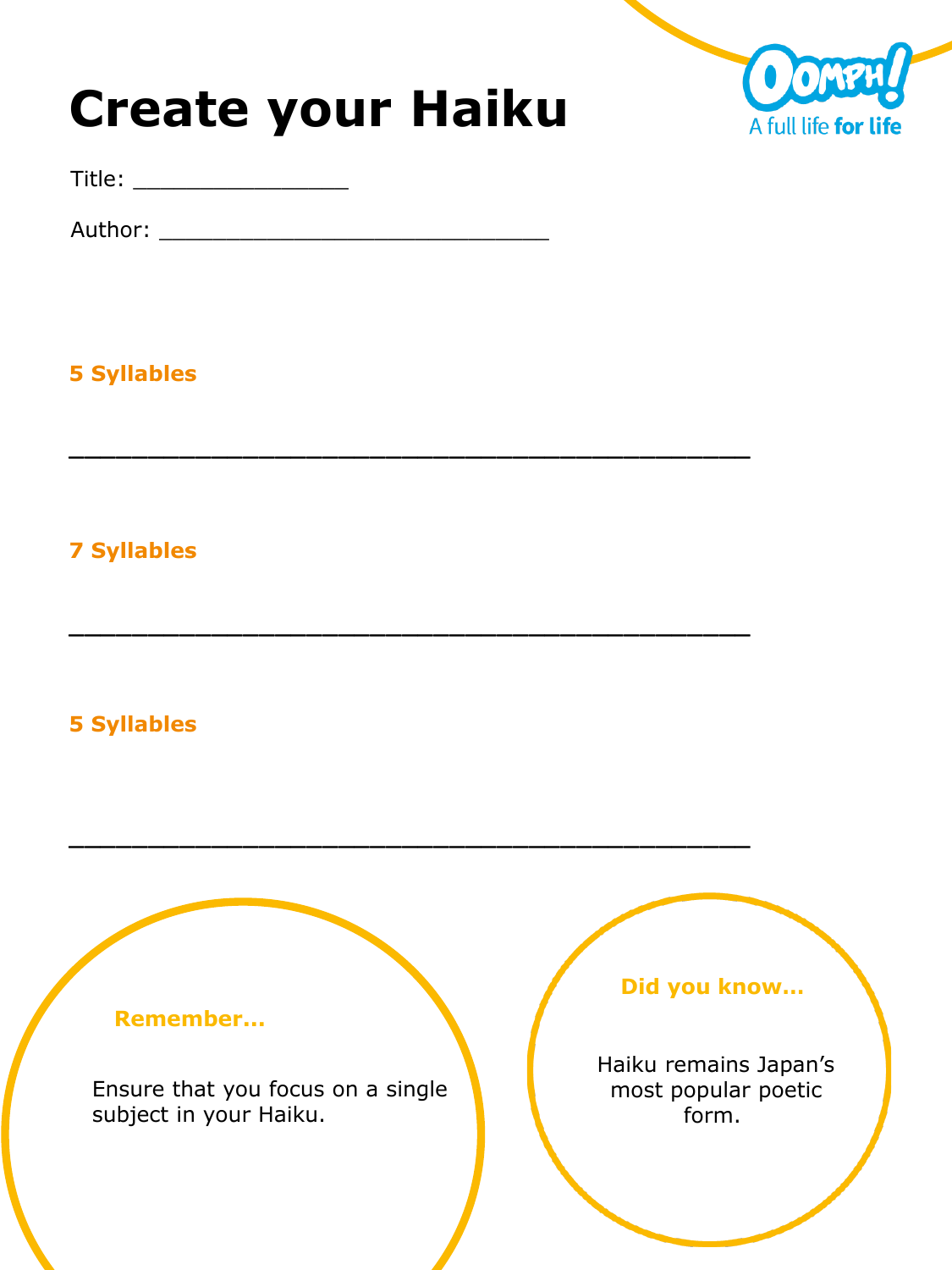

### **An Acrostic by Edgar Allan Poe**

**E**lizabeth it is in vain you say "**L**ove not" — thou sayest it in so sweet a way: **I**n vain those words from thee or L.E.L. **Z**antippe's talents had enforced so well: **A**h! if that language from thy heart arise, **Breath it less gently forth – and veil thine eyes. E**ndymion, recollect, when Luna tried **T**o cure his love — was cured of all beside — **His follie**  $-$  **pride**  $-$  **and passion**  $-$  **for he died.** 

#### **Did you know…**

Acrostics are common in medieval literature, where they usually serve to highlight the name of the poet or his patron, or to make a prayer to a saint.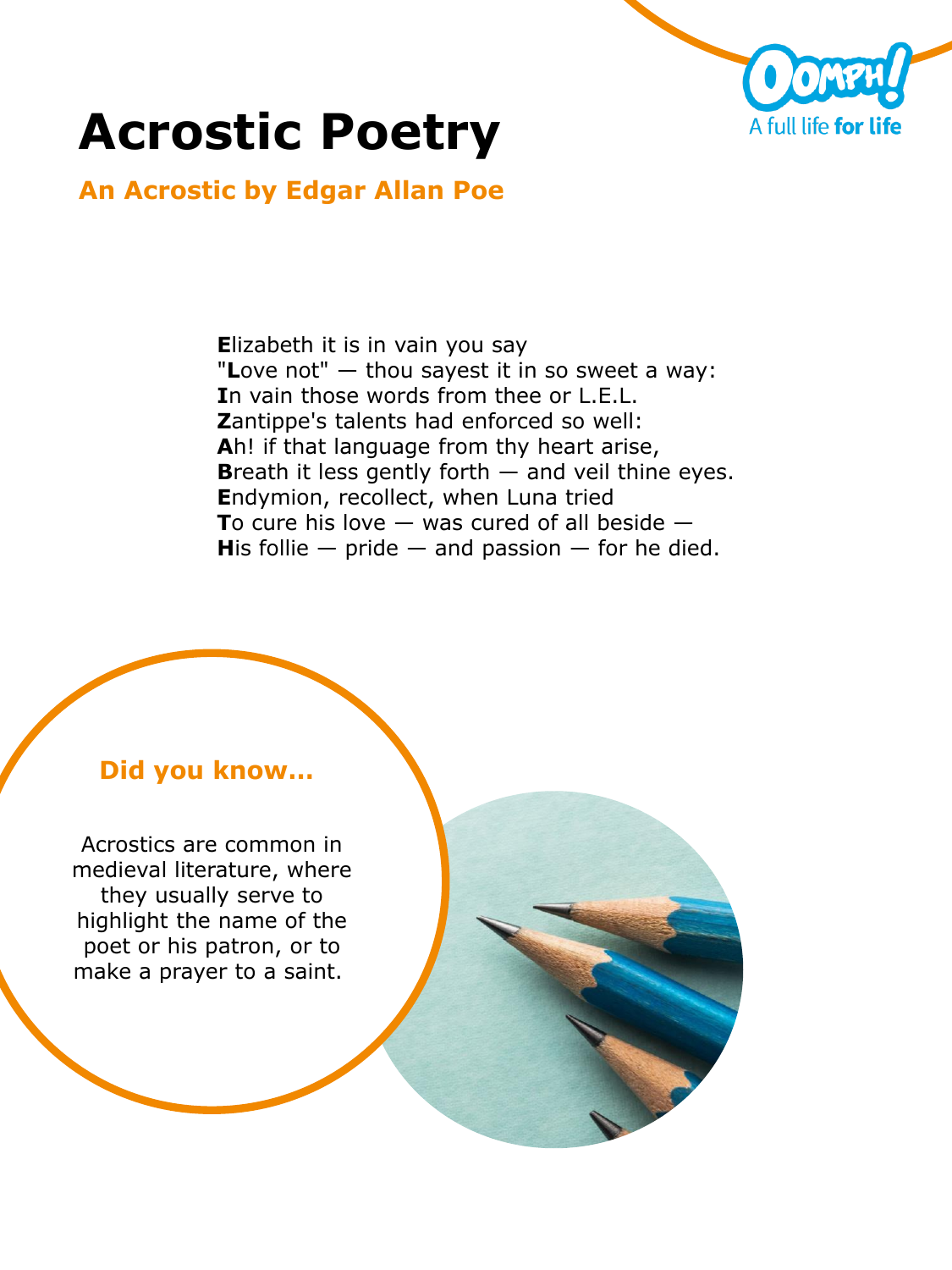

Four simple steps needed to write your Acrostic poem. **Don't worry, we'll guide you through this over the next few pages…**

 $\overline{\mathcal{L}}$ 

#### **Begin by understanding how Acrostics work**

In an acrostic poem, the first letter of each line spells a word. The word is the subject of the poem. On the next page, Acrostic poetry is explored in more detail with further examples of the poetic form.

# 3

#### **Get it down on paper and build it's structure**

Once you have your subject follow the steps below to bring your Acrostic poem to life!

- Write your subject word(s) down on paper vertically
- Fill in the lines of your poetry
- Focus on sensory imagery
- Try using similes and metaphors

#### **What do you want to write about? Come up with some ideas**

Choose a subject that you have a lot to say about. It might be helpful to keep an ongoing notebook, making lists of observations about the subject you want to write about. For example - what inspires you, your favourite things in life and what you observe on a daily basis. You could even write about yourself!

4

#### **Revise your poem**

Just because you finished filling out the lines of your acrostic poem doesn't mean you're done yet! Once you've finished your first draft, read it back to yourself and think about how you can make it even better…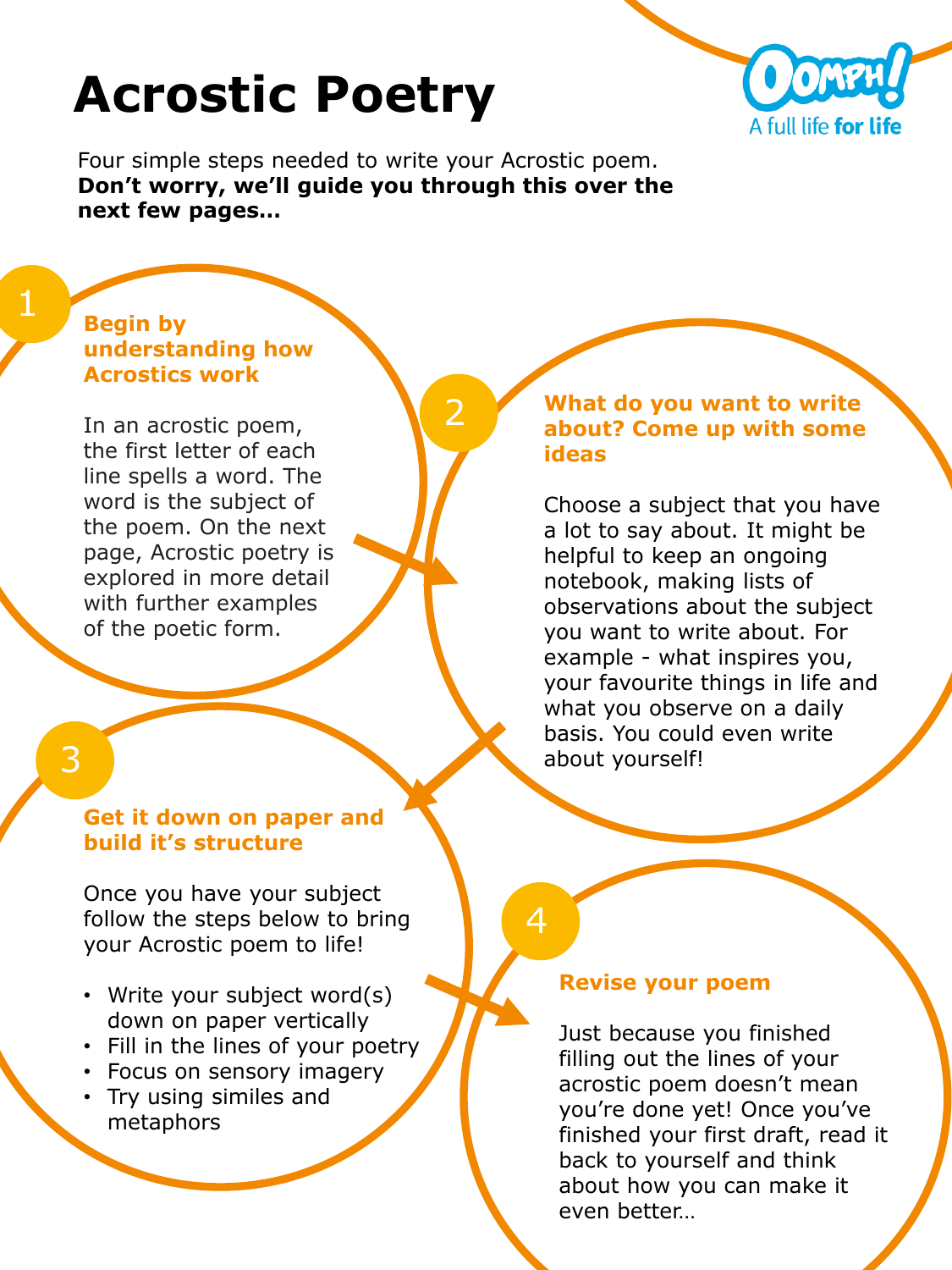

### **Understanding this poetic form**

This type of poetry spells out a name, word, phrase or message with the first letter of each line of the poem. It can rhyme or not, and typically when you put the letters together, the word spelt out lays down the theme of the poem.

Here are some examples below:

#### **ICE CREAM**

**I**ncredibly sweet **C**reamy dessert treat **E**xtremely cold

**C**akes are good too, but ice cream is better **R**arely disliked **E**xcellence is just like ice cream **A**ll your favourite toppings **M**y favourite treat

#### **SPRING**

**S**unny days **P**lants awakening **R**aindrops on the roof **I**nteresting clouds **N**ew flowers **G**rey skies

#### **MARION**

**M**agnificent, a creature of wonder **A**lluring, so attractive **R**eliable, a buddy you can count on **I**nteresting, truly fascinating **O**bliging, willing to accommodate **N**ice, a sweet soul

### **Remember…**

You can also use multiple words for your subject if you'd like. This is an easy way to add length.

# **Top Tip**

The word you choose will determine the length of your Acrostic.

Choose a word that corresponds with the length you want to write. If the word you want to write is too long or too short, check a thesaurus for alternatives.

For example, instead of love, you may want to use adoration or devotion.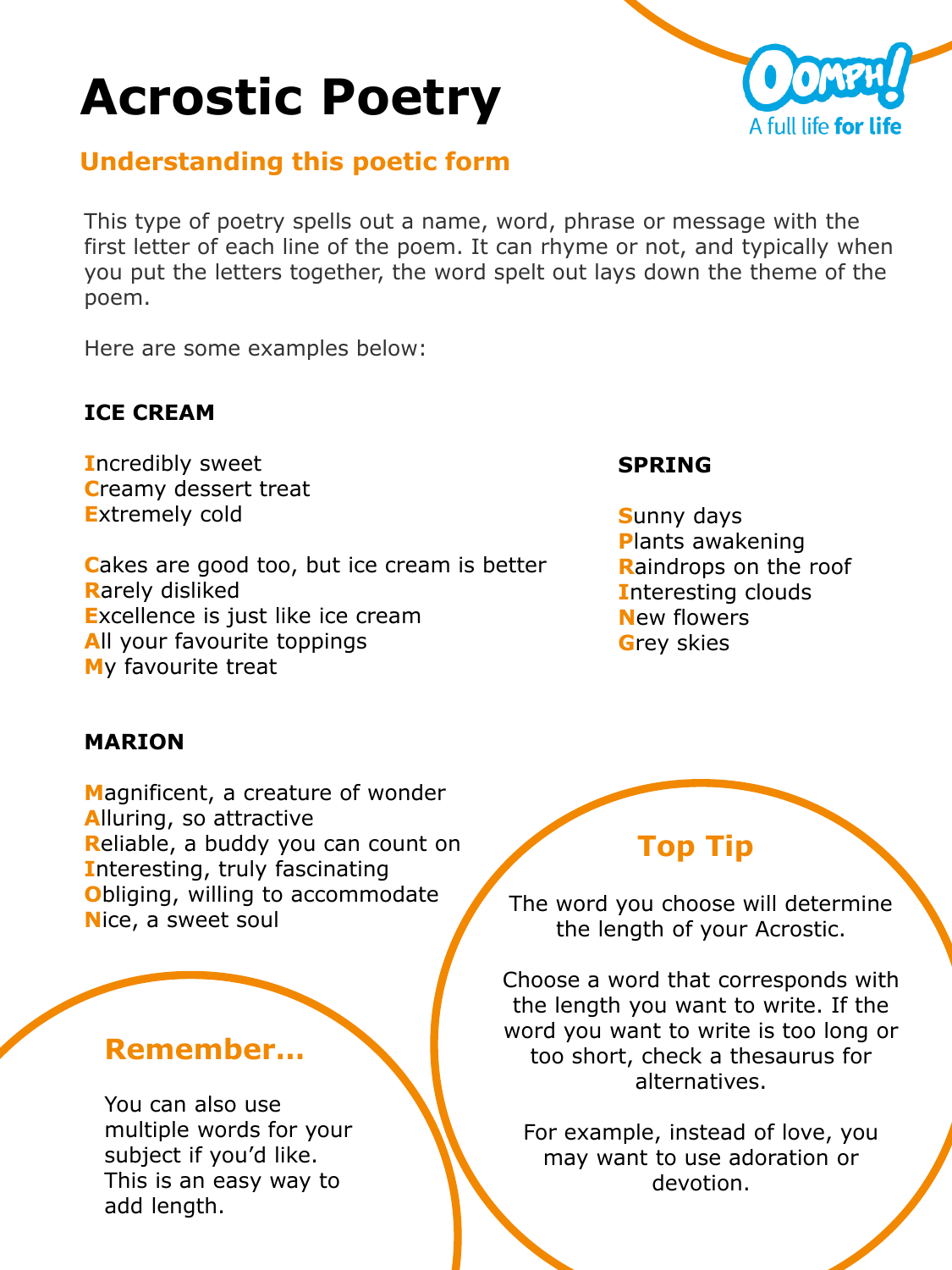

Time to get thinking...

| <b>Things I like:</b>      | What I value in life: |
|----------------------------|-----------------------|
|                            |                       |
|                            |                       |
|                            |                       |
|                            |                       |
|                            |                       |
|                            |                       |
| <b>Things I have seen:</b> | <b>About me:</b>      |
|                            |                       |
|                            |                       |
|                            |                       |
|                            |                       |
|                            |                       |
|                            |                       |
|                            |                       |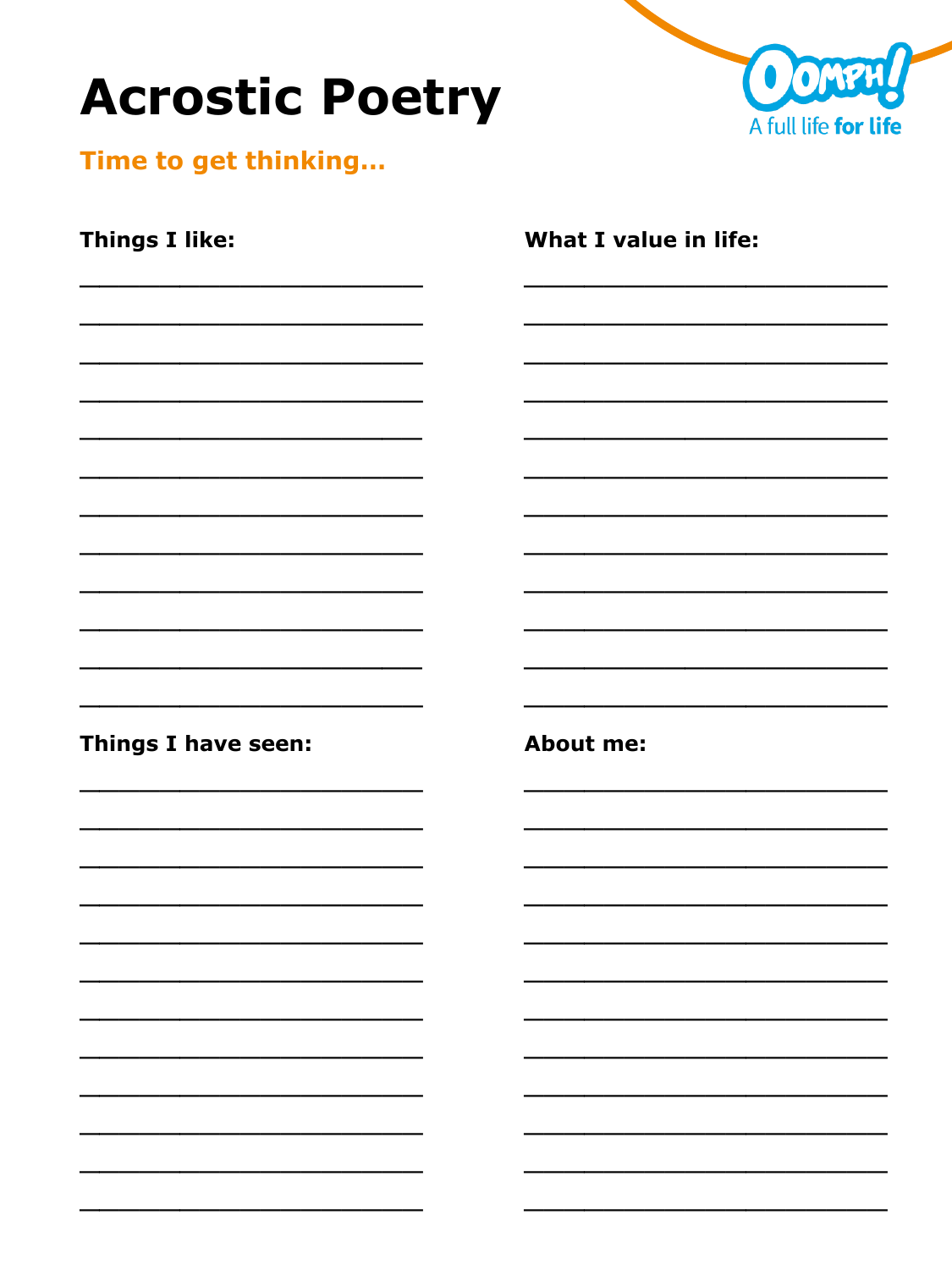### **Getting it down on paper**

#### ➢ **Write it Vertically**

Each line of your poem needs to begin with a letter from your subject word, therefore it is important when starting to write your poem that you write the word vertically. This will help to visualise your poem and anticipate how your lines are going to come together.

#### ➢ **Begin filling it in**

Begin to fill in the lines of your poem. It is important to remember that you don't have to start with the first line. Look at all the letters you have to work with - there may be a more interesting place for you to start and if so begin there!

#### ➢ **Focus on sensory imagery**

Why not try focusing on sensory imagery? Sensory imagery is language that draws on the five senses: sight, sound, touch, taste, and smell. Your reader will be able to understand abstract concepts like "love" or "hope" better if they can imagine specific details through their bodies. For example, instead of saying you love your mother, you can say you love the way her perfume smells like fresh summer flowers.

#### ➢ **Use similes and metaphors**

A simile is a comparison that uses the words "like" or "as." For example, "as red as new lip stick". A metaphor makes a comparison, too, but instead of saying that one thing is "like" another, it goes a step further and says that the two things being compared are the same thing, for example "love is a battlefield".